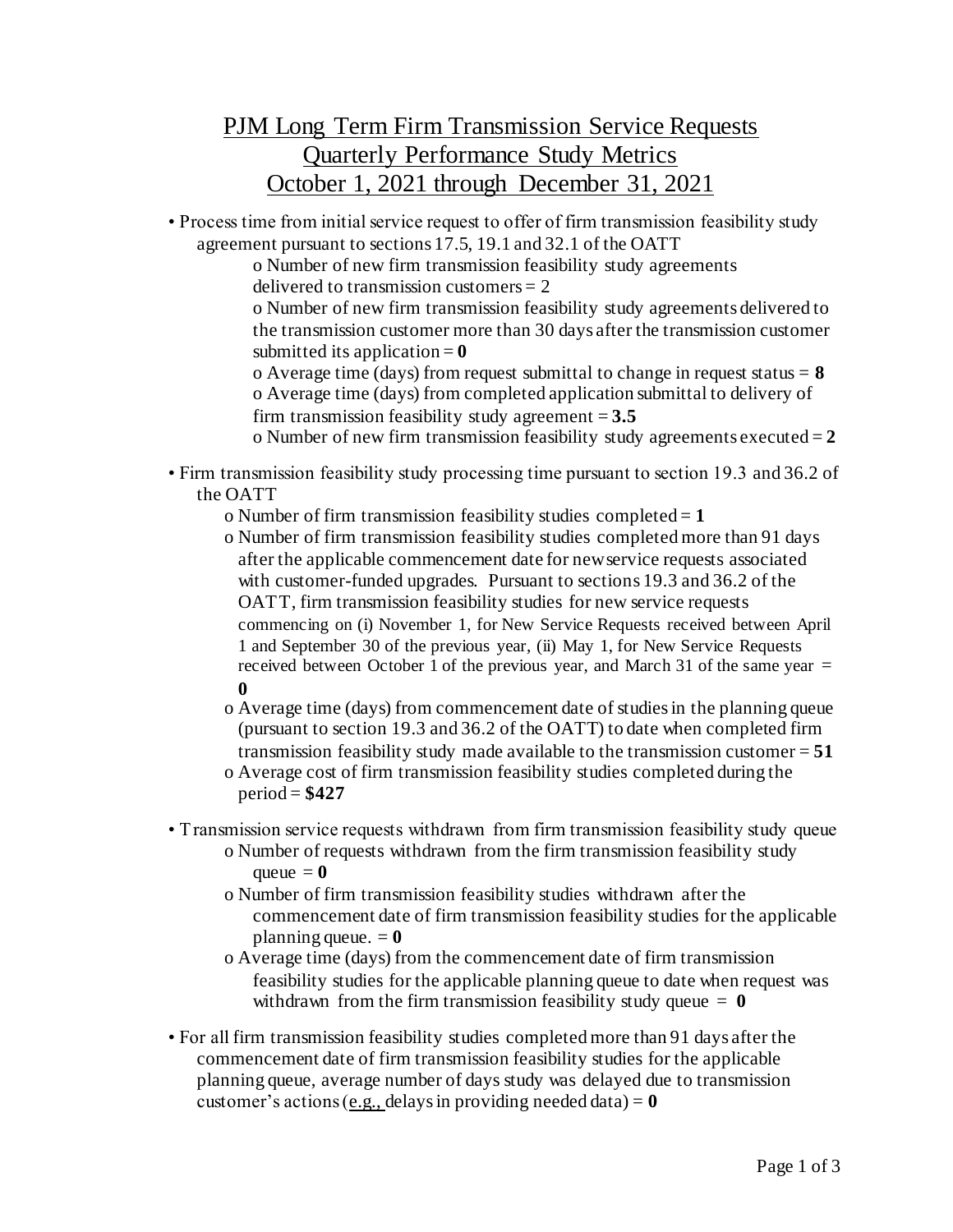- Process time from completed firm transmission feasibility study for transmission service to offer of system impact study pursuant to sections 19.4 and 32.4 of the **OATT** 
	- o Number of new system impact study agreements delivered to transmission customers  $= 0$
	- o Number of new system impact study agreements delivered to transmission customers more than 30 days after the completion of the firm transmission feasibility study  $= 0$
	- o Average time (days) from completion of firm transmission feasibility study to delivery of system impact study agreement  $= 0$
	- o Number of new system impact study agreements executed = **0**
- System impact study for transmission service processing time pursuant to sections 205.3 of the OATT \*
	- o Number of system impact studies completed = **0**
	- o Number of system impact studies for transmission service completed more than 120 days after the applicable commencement date for new service requests associated with customer-funded upgrades. Pursuant to section 205.3 of the OATT, system impact studies for new service requests commencing on (i) May 1, for New Service Requests received between April 1 and September 30 of the previous year, (ii) November 1, for New Service Requests received between October 1 of the previous year, and March 31 of the same year.  $= 0$
	- o Average time (days) from commencement date of studies in the planning queue (pursuant to section 205.3 of the OATT) to date when completed system impact study made available to the transmission customer  $= 0$
	- o Average cost of system impact studies completed during the period = **\$0**

*\* Note: System Impact Re-studies are not counted as they may have been counted in a previous reporting metric. This metric is assuming new System Impact Studies. Dates updated effective 10/31/2016 per ER16-2518-000.*

- Transmission service requests withdrawn from system impact study queue
	- o Number of requests withdrawn from the system impact study queue  $= 0$
	- o Number of system impact studies withdrawn after the commencement date of system impact studies for the applicable planning queue.  $= 0$
	- o Average time (days) from the commencement date of system impact studies for the applicable planning queue to date when request was withdrawn from the system impact study queue  $= 0$
- For all system impact studies for transmission service completed more than 120 days after the commencement date of system impact studies for the applicable planning queue, average number of days study was delayed due to transmission customer's actions (e.g., delays in providing needed data)  $= 0$